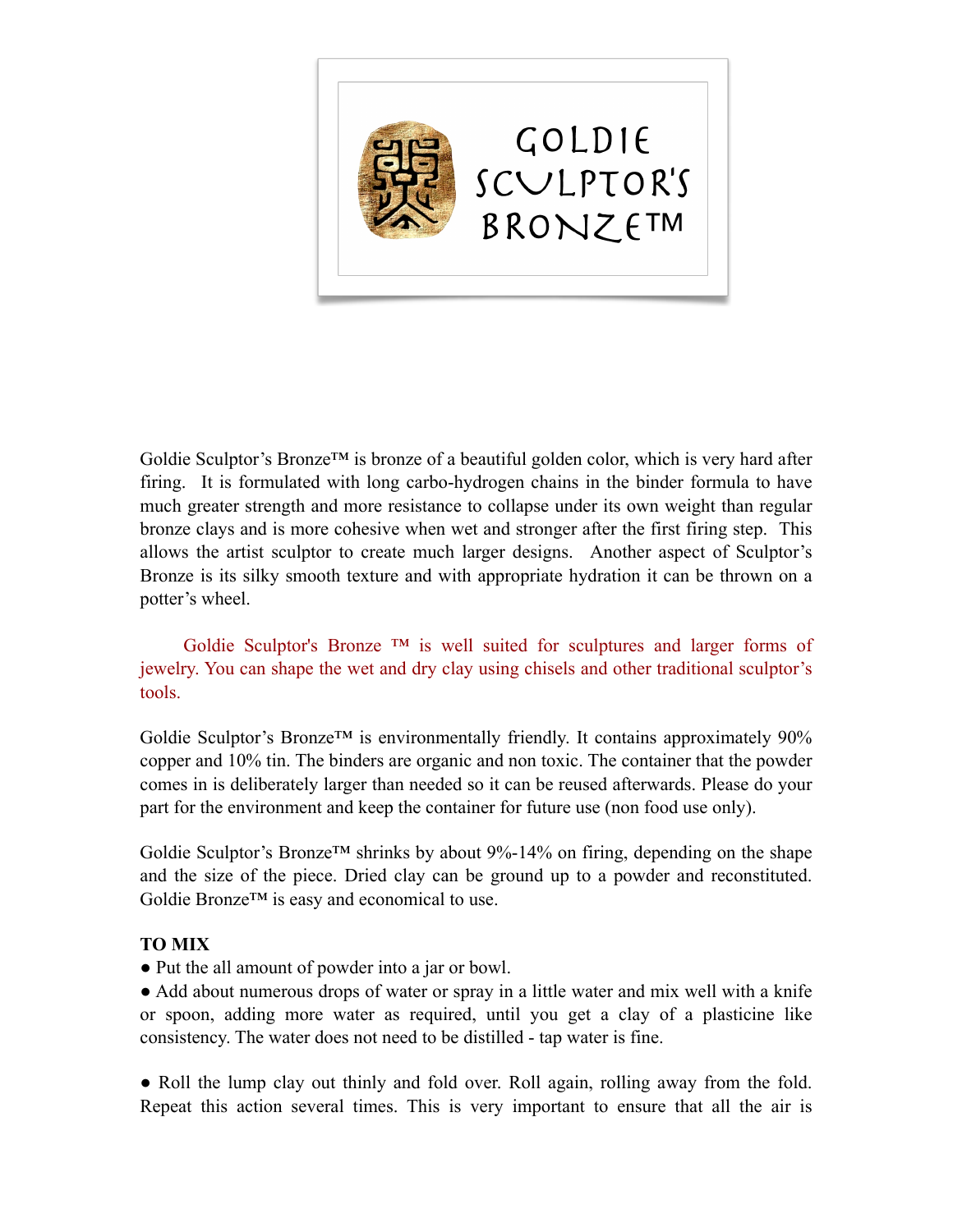removed from the clay and to get a smooth consistency before using. Insert into a plastic bag or container and wait for 30 minutes.

## **TO USE**

To join elements and repair seams in Goldie Sculptor's Bronze™ clay mix a little powder with water to make a paste. Elements can also be joined with the water only method in the same way as silver clay. If you want to join a fired piece to an unfired piece or two fired pieces it is best to use Sherri Haabs PasteMaker™ to hydrate the clay.

Pieces can be dried naturally or by using heat, e.g. on a hotplate or in a dehydrator. Dry at 200ºF (94ºC) or lower. Higher temperatures may cause cracking, and the creation of steam bubbles. Larger pieces can be dried in a kitchen oven as long as 200ºF is not exceeded.

Components up to 100 grams will typically dry naturally in 24 hours. Weights in excess of 100 grams should be naturally dried for 2-5 days. A faster method is to use a warming plate allowing the components to dry for 2-5 hours. Large items (above 300g) should be dried for 6-10 hours.

Remember to always clean your tools well between different brands and types of metal clays to avoid cross contamination. This does NOT apply to metals from the Goldie Metal™ line because you can mix them together for Mokume Gane and other techniques.

## **TO FIRE**

• Ensure the clay is completely dry before firing. Any moisture will boil and ruin the piece.

● Lay the pieces in a stainless steel firing container on a layer of activated coconut shell carbon with a minimum depth 1/2" (1cm) under the pieces. Do not cover with carbon for this step. Make sure the pieces are at least 1/2" (1cm) apart. Place the open container into a cold kiln and fire at full ramp to 670ºF (350°C) and hold for 30 minutes for pieces up to 100g. Pieces larger than 100g hold for 45 minutes, larger than 200g - 45 minutes, larger than 200g - 1 hour, larger than 300g - 1.5 hours.

• Carefully remove the container from the kiln and place on a heatproof surface. Fill the container with a layer of activated coconut shell carbon with a minimum depth  $1/2$ " (1cm) over the pieces and place back into the kiln. Do a full ramp to  $1525$ °F (830°C) and hold for 1 hour for pieces up to 100g. In the case of large elements, the time should be properly extended to 1h-30min for 100-200g For elements over 300 grams fire for a minimum of 2 hours for more flat elements and a minimum of 3 hours for more rounded elements.

● Fired pieces can be removed from the kiln hot or cold.